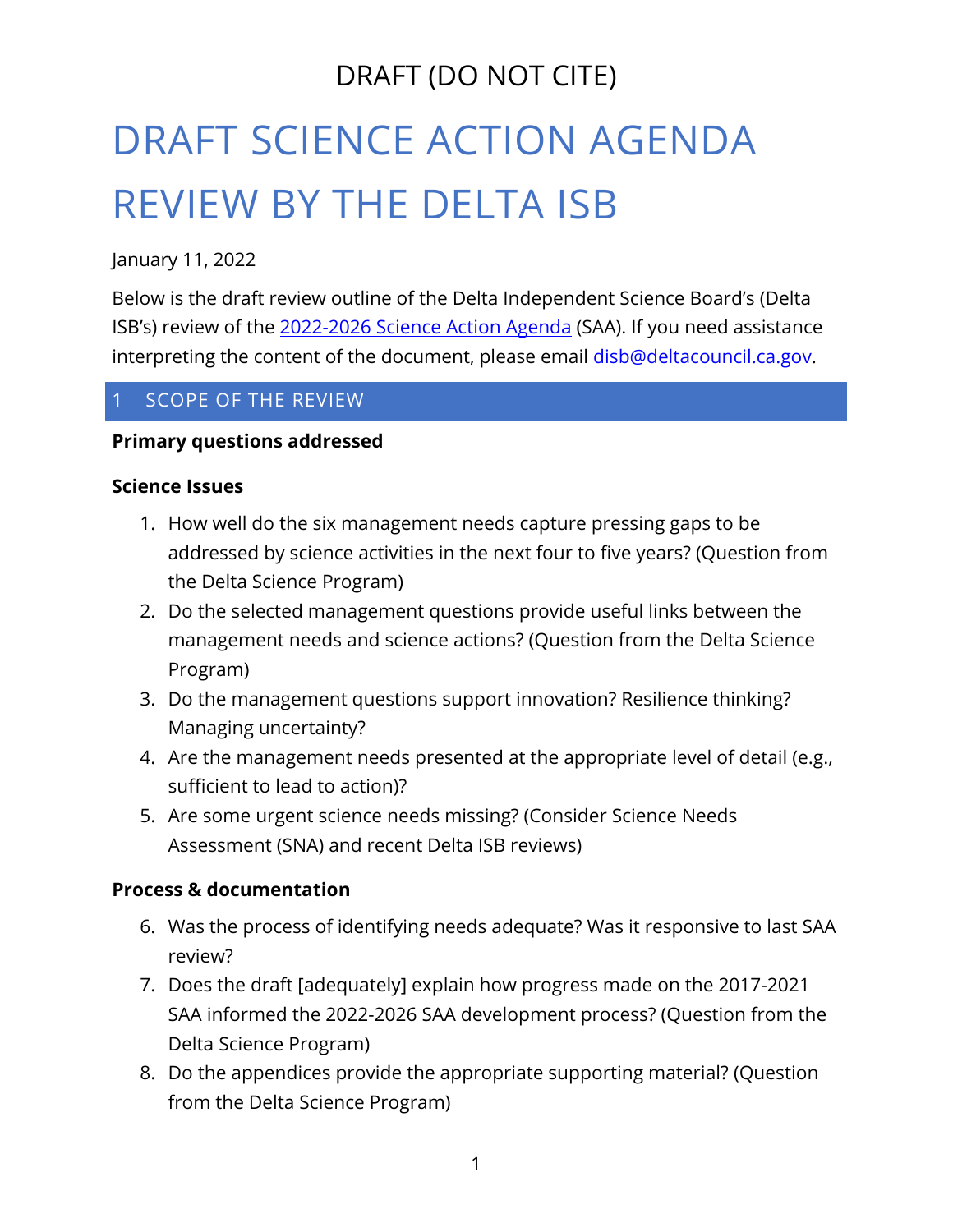### 2 STRENGTHS OF THE REVIEW

#### 2.1 SCIENCE ACTION AGENDA

- The team is to be commended for producing a clearly written and succinct document that integrates a large quantity of diverse inputs. The overall 2022- 2026 SAA effort shows rigor, timeliness, dedication, and thoroughness.
- The science needs that were identified will all fill important knowledge gaps.
- Overall, the management themes are representative and provide high-level documentation supporting their place in the SAA. Management questions are generally well posed and timely.
- The mix of general and specific priorities, with associated management questions, provides for diverse uses of the document and enables multiple related research priorities to be succinctly summarized.

### 2.2 PROCESS AND DOCUMENTATION

- The co-production process was ambitious and engaged many stakeholders with diverse backgrounds and interests. The process was open and transparent and showed a strong commitment to meaningful engagement with diverse stakeholders. The process promoted the inclusion of the concerns of the broad community working on Delta challenges and provided ample opportunity for public input.
- The approach is well organized and the document provides clear information about the processes used to identify the priority management needs. The summary in the "Co-Production by the Numbers" box is helpfully specific about the amount and sources of input.
- One of the highlights is the forthcoming availability of a cyber tool Delta Science Tracker – to help science-based planning. We appreciate the inclusion of this vision, which is responsive to SAA, Action 1A of the 2017-21 SAA.
- Multiple process elements were responsive to prior Delta ISB recommendations.
- The appendices are thorough. In particular, the process for developing and applying screening criteria for the management questions and science actions is clearly articulated.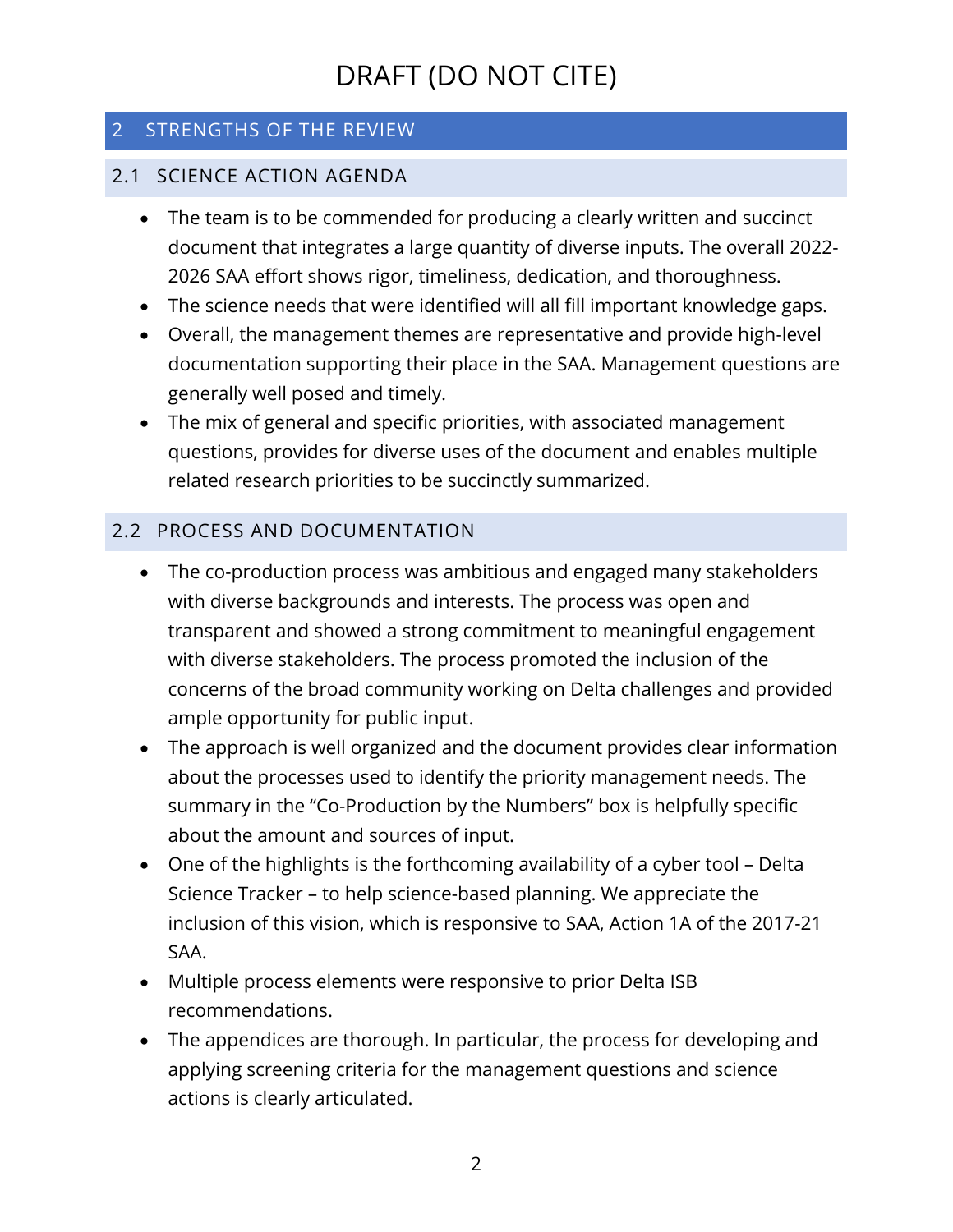#### 3 MAJOR CONCERNS

#### 3.1 SCIENCE ACTION AGENDA

- Goals and applications of the management needs and science action priorities are unclear, which makes it difficult to assess whether the prioritization is consistent with urgent needs.
	- o We recommend articulating the goals that drove the selection of the management needs, possibly by succinctly bringing some of the material that is now in the preface to the report body.
	- o We recommend better explaining the purpose of the SAA in the context of other reports and efforts that make up the Delta Science Strategy, as shown in the diagram on page 10. While this content is eventually covered in the report, it would be helpful to have a succinct paragraph in the introduction to orient readers. If not all the research topics raised by stakeholders fit within the existing reports' context, it would be helpful to discuss why and any implications.
- The priority of the management needs was unclear. Are they all equal or are some paramount?
- The temporal scope and purpose of the science action priorities do not appear to be fully consistent with the results. The introduction and charge suggest that the SAA's purpose is to prioritize science actions for the next 4 years, implying that the prioritized actions are intended to be achievable over this time period. However, much of the identified needs encompasses research that will only provide management-relevant results after many years of continued effort.
	- o We recommend articulating more directly that the priorities identified in the SAA may include both short-term and longer-term management needs and science actions. Additionally, the document could clarify that the 4-year time frame is the period around which the DSP evaluates and reassesses these priorities and, while progress is expected on these priorities during the 4-year period, the priorities may not be completed or fully achieved.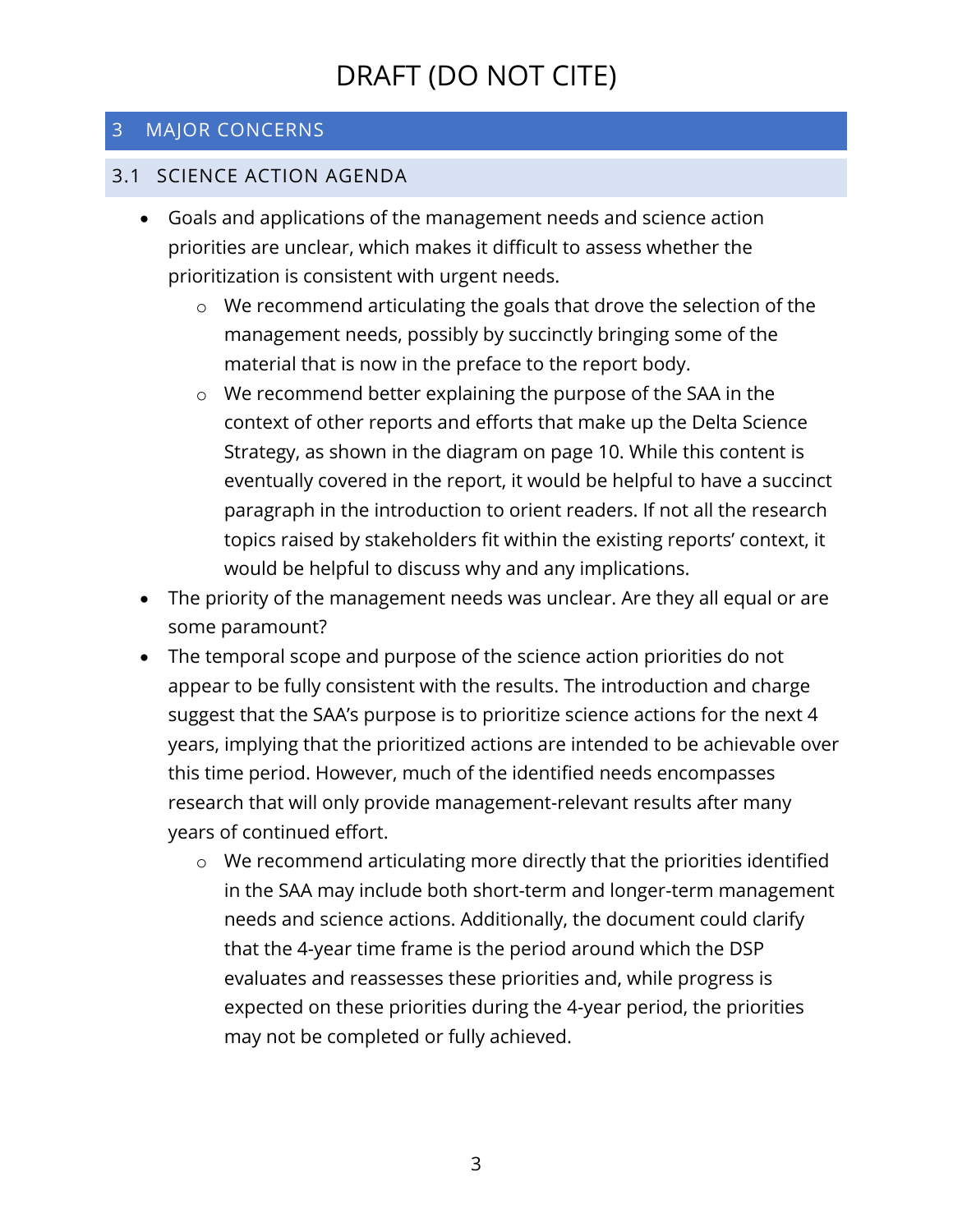- o We recommend establishing clear goals to be addressed in the short term (3-5 years) and linking short-term goals to longer term (decadal) management needs and science actions.
- o The relationship between available funding and needs should be explained, since the research needs well exceed the available budget.
- Some urgent science needs appear to be missing or did not receive sufficient emphasis. Given the role of the SAA in the science enterprise, we recommend that a larger component of the SAA be used to set specific science actions that require immediate attention. We note that these needs might have been identified if an adaptive management framework for tracking science needs were used (see Suggestions for Future).
	- o We recommend increasing the emphasis on water supply, which is a vital element of Delta management and ought to permeate all management and science needs, not only in Needs 1, 2, and later in 6. Some recommendations from the water supply reliability review (covering hydrologic/hydraulics) could be brought into 'existing gaps.'
	- o Drought and other potential Delta crises deserve mention. They are barely mentioned, despite evidence of accelerating change that could push systems over tipping points, marked by dramatic changes in system functioning. Although these issues are not readily resolved in a short-term research agenda, neither should they be ignored.
	- o Science synthesis and analysis is a major science gap. Making sense of the details we already have, discussing findings, and sharing knowledge are critical to creating and applying new knowledge. The mention of the collaboratory appears intended to address this need but interim or highly focused efforts may be needed until such an organization is developed and to eventually complement that effort.
	- o Integrative modeling may need more emphasis: For example, estuarine programs with similar goals, such as the Louisiana Coastal Assessment (see their coastal masterplan 2023), uses integrative modeling as a key pillar of analysis, where complex interactions of key ecosystem elements can be gleaned (within uncertainty margins). The SAA rightfully takes pride in infusing more science into planning, but without a mix of science and technology, the impacts could be limited,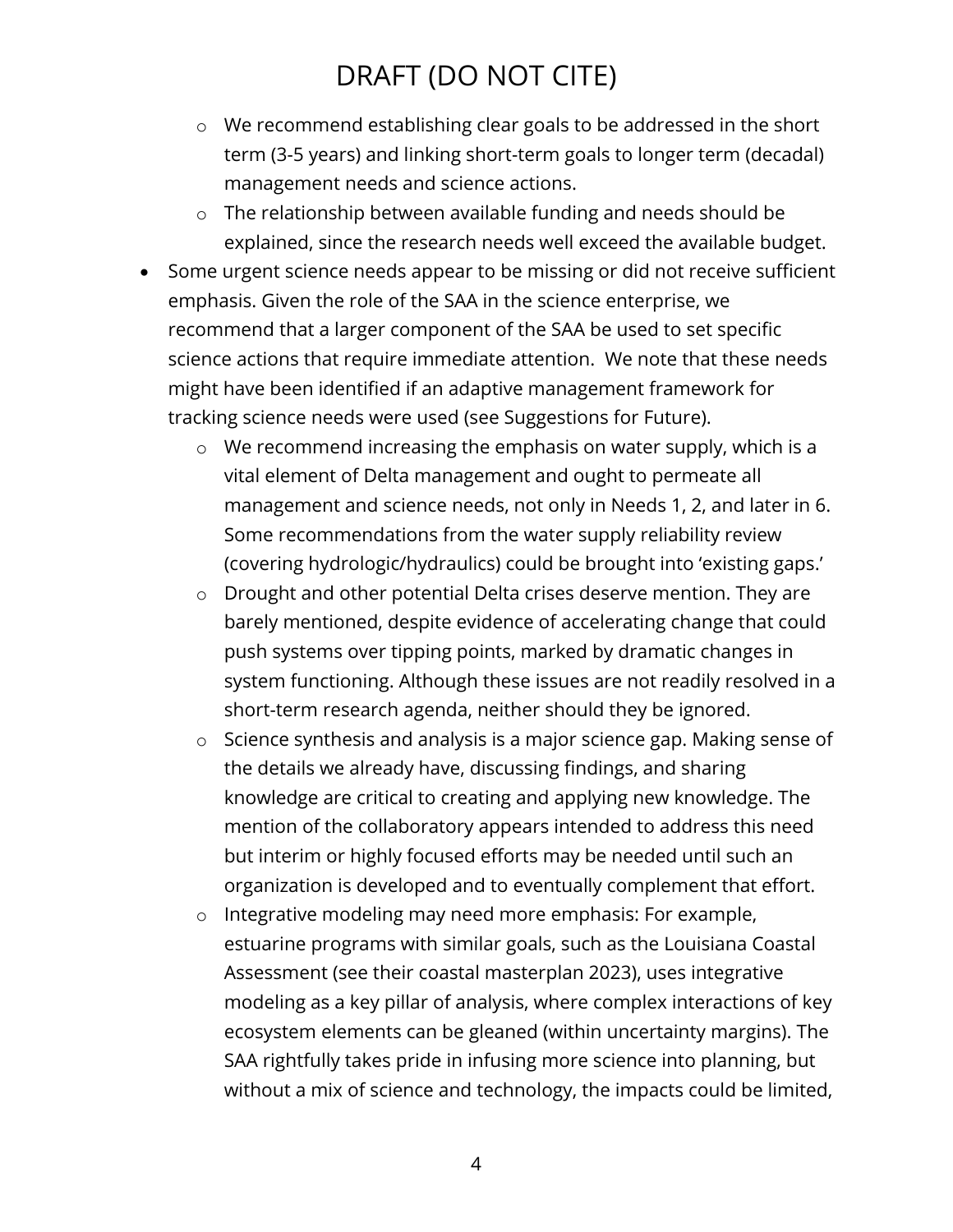especially in 4-6-year time scale. The technology time scale is usually relatively short and shortens the time from science results to application. In management need 2, model interoperability and integration are mentioned, but they are buried in monitoring.

- o Managing under uncertainty deserves more emphasis. Investing in analysis to develop data and tools to help manage unavoidable uncertainties is complementary to new research. Risk analyses, strategic contingency planning, and adaptive management are common successful approaches to managing with uncertainties.
- The word modeling is used to encompass all types of data analysis, forecasting, and prediction. It would be helpful to be more precise and to differentiate uses, particularly between analysis and prediction.
- Although social science is integrated across many biophysical research needs and given a distinct category, many social science questions could be improved to better represent how social science researchers approach problems and to enable innovation. Some examples illustrate this point:
	- o Good example (Need 6, page 31): "How and why are different human communities in the Delta currently adapting or not adapting to climate change, and what are the barriers communities face to adaptation?" This question is useful because it seeks to identify problems and innovative solutions.
	- o Less good example (Need 5): "What degree of control keeps invasive/non-native populations at a level that allows for desired and cost-effective management outcomes (e.g., boating access, fish habitat, food production)?" This question is narrow and prescriptive rather than promoting innovation to understand and possibly alter cost-effectiveness, as might be reflected in the question: "What types and levels of invasive species management produce the highest costeffectiveness (e.g., in terms of goals for boating access, fish habitat and food production), with the least ancillary harms?"
	- o Could be improved (Need 4): "Measure and evaluate the effects of using co-production or community science approaches (in management and planning processes) on communities' perceptions of governance and decision-making processes." Perceptions are good to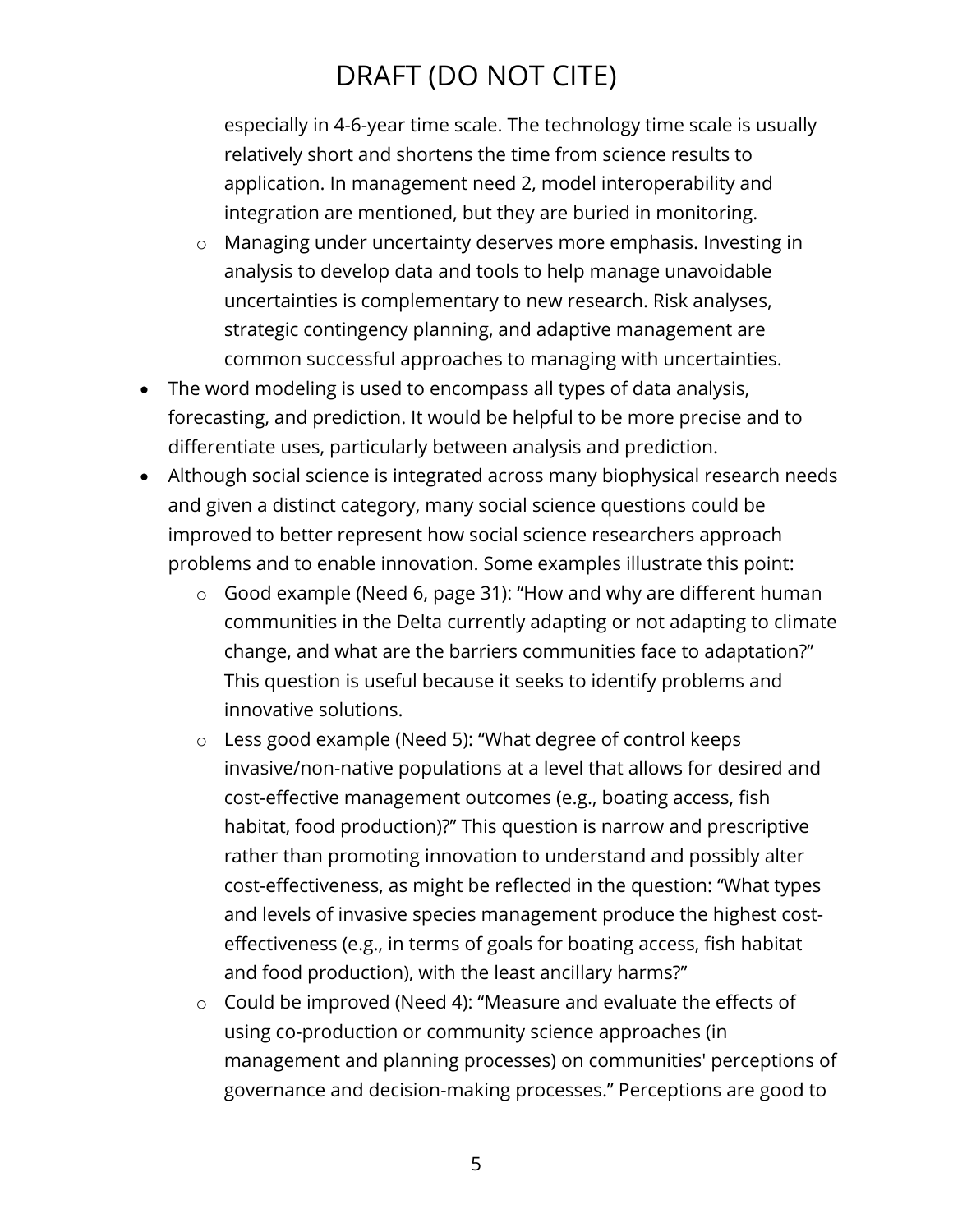evaluate but why not also consider the contribution of co-production to improvements in program implementation or in generating innovative ideas? Meaningful co-production has benefits to communities and institutions.

o Missed opportunity for social science integration – such as the impacts of HABs on different communities (Need 5C).

#### 3.2 PROCESS AND DOCUMENTATION

- It would be helpful if continuing recommendations were distinguished from new recommendations to highlight novel elements from the last SAA, as well as to show what priorities from the previous SAA remain.
- Although the report describes connections to the previous SAA, the process by which the SAA Progress Summary (as described in Appendix B) informed the prioritization of actions in the new SAA remains vague. We recommend adding clarification to address the question, How did the level of progress across different actions from the previous effort inform the need for new actions or ongoing actions?

#### 4 MINOR CONCERNS

#### 4.1 SCIENCE AGENDA

- Reasons for the low survey response rate should be investigated. Also, it is not clear how representative the respondents were. Not all agency representatives attended some of the SAA meetings. Including information about the nature of responders (management experience, management advisory experience, science cognizance) would help explain the overall 'Delta-representativeness' of management questions.
- Assessing impacts on disadvantaged communities (DACs) is a valid research need. However, isn't there also a lack of understanding of management impacts across all communities, including small to large businesses? A more systematic or holistic approach to impact assessment may be desirable.
- Some questions may need to be refined to generate the information most useful for management or to clarify the management application. (The use of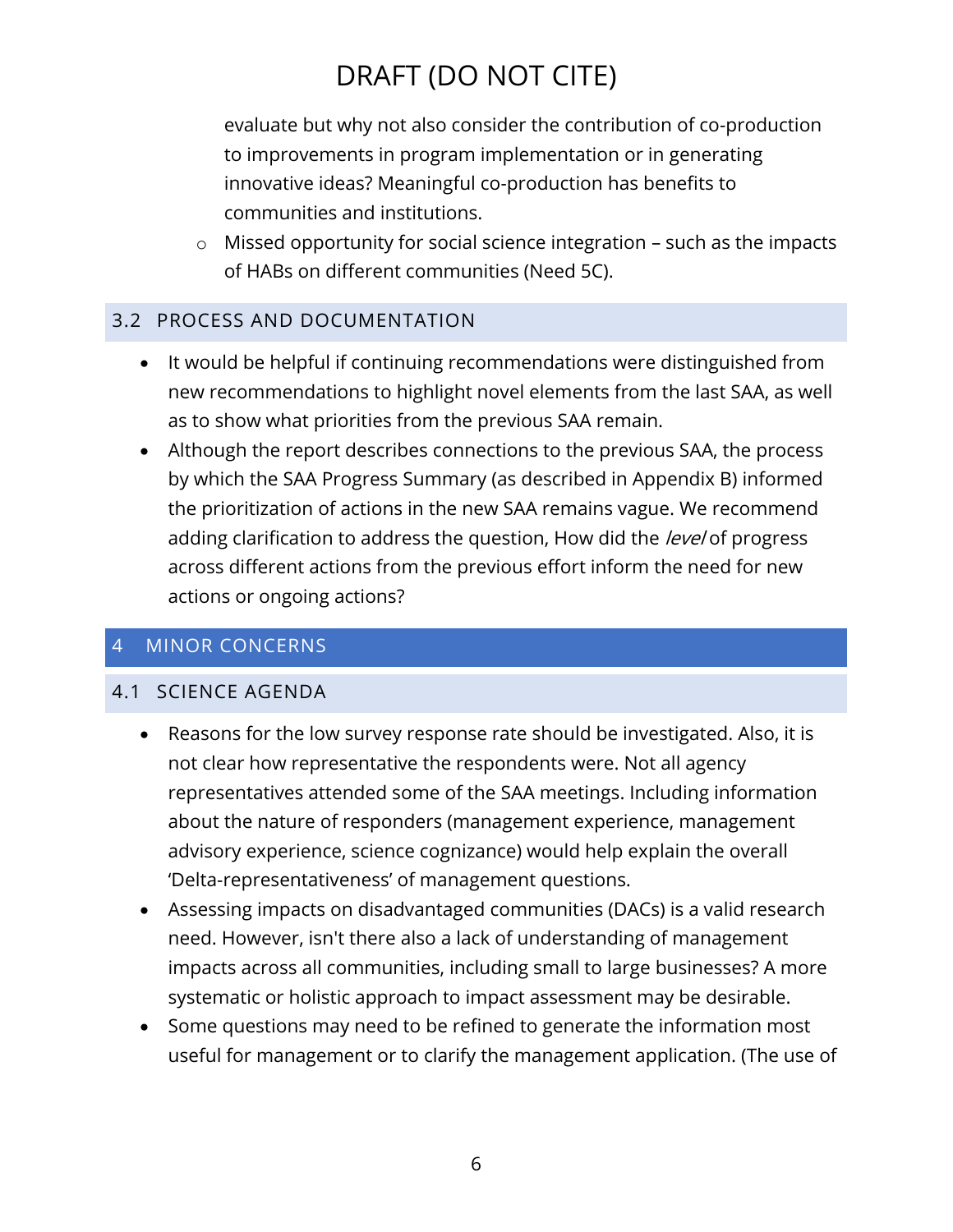an adaptive management framework in the future could prevent these issues.)

- o Example (Need 5): "Quantify spatial and temporal "hotspots" of chemical contaminants and evaluate ecosystem effects through monitoring, modeling, and laboratory studies." This question could be improved by mentioning the need for upstream source tracking and in-situ burial rates to better understand the system dynamics that could influence management priorities.
- o Example (Need 3): "How do management actions (e.g., source control practices or managed flows) and habitat types influence nutrients, carbon, contaminants, and sediment fluxes in the Delta?" This management questions appears to be a science question because it promotes basic science without stating an application or goal.

### 4.2 PROCESS

- The Delta Science Tracker appears to be a good idea. Details, especially those providing measurements of success (or not), would be appreciated. For example, a side bar introducing its capabilities will be a welcome addition.
- The Executive Summary gives the impression that ecological and social sciences are being conducted separately and could better reflect the integration that is evident in the body of the recommendations.

### 5 SUGGESTIONS FOR FUTURE APPROACHES

### 5.1 SCIENCE ACTION AGENDA

• Scientific research can effectively support management when it is embedded in an adaptive management (AM) framework. The Delta ISB recommends future versions of the SAA seek to 1) systematically identify research that supports AM components; 2) apply that framework to track how science output are used in AM; and 3) make recommendations for future research that respond to shortfalls or emerging needs, as identified in AM. This approach could avoid concerns about whether the recommendations are most representative of the urgent needs based on a thorough examination across agencies, scientists and stakeholders.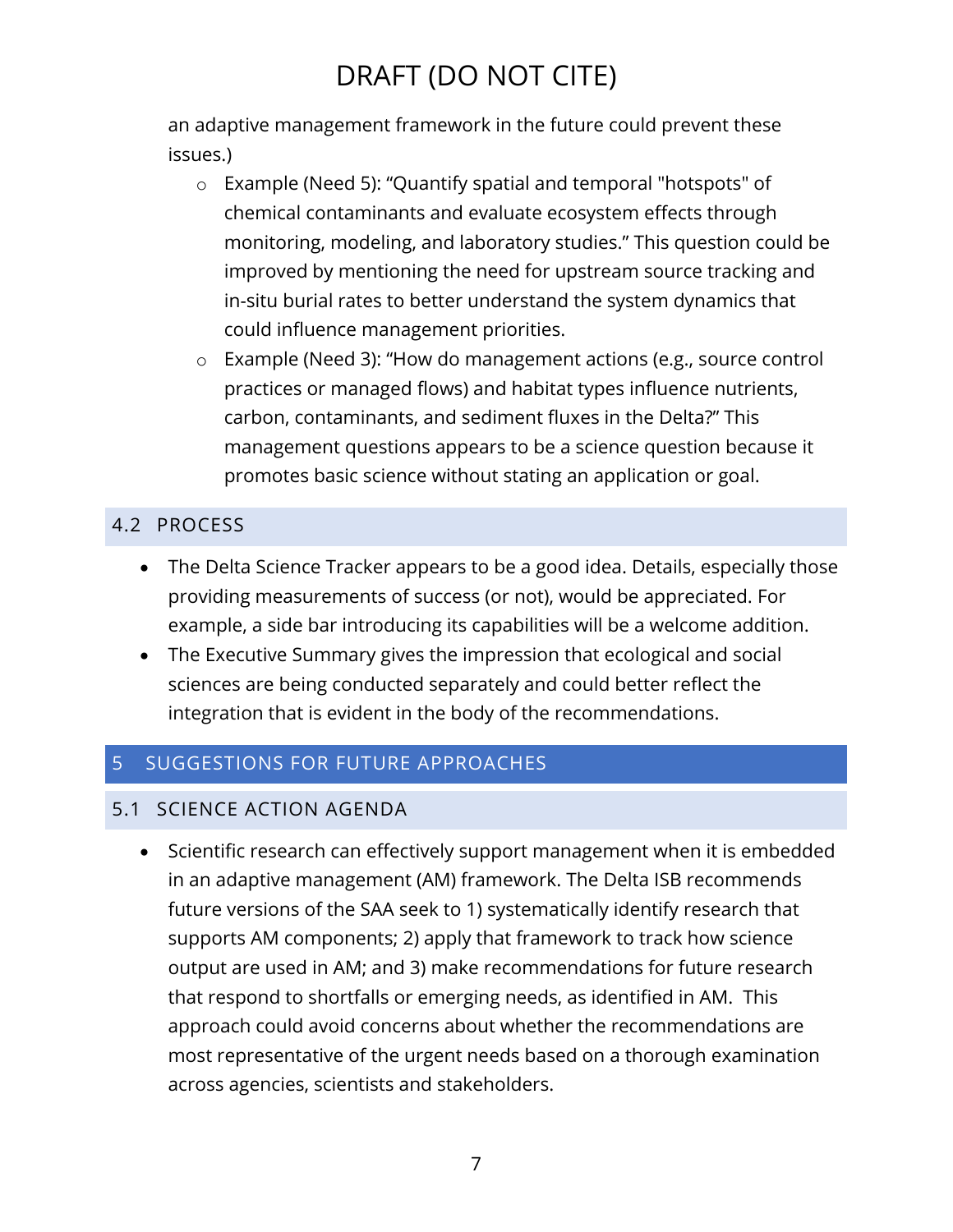- Quantitative indicators (e.g., SMART or KPI metrics) should be used to motivate and improve tracking of progress towards the subset of management needs and science actions that can be enhanced through such methods. However, complementary and needed research that is less amenable to quantitative tracking may not benefit from such metrics if they limit innovation or if the feasible (measurable) metrics are only weakly aligned with the primary research goals. As one example, social science groundwork, which is needed to design effective behavioral interventions, may not be well-served by such metrics.
- Engaging more social scientists in the future, including as reviewers on draft final products, would likely improve the framing of social science questions and, hopefully, integration of social science across diverse management needs.
- The separate climate change section appears repetitive. It could be better in future rounds to recognize that climate change effects need to be integrated across all research questions. Also, the CA science enterprise can leverage existing institutions to generate some of the basic climate change projections needed and thereby narrow their focus to CA-specific questions that would not otherwise be addressed.
- It could be clearer as to how you do or could use external partnerships (e.g., NCAR could do climate predictions, NOAA RISA)? Are you trying to do too much that is strictly internal to CA agencies?

### 5.2 PROCESS

• The draft was generally clear in explaining how progress was made on the current SAA and how this informed development of the new SAA. The measurement of progress, however, was subjective, and a statement of performance benchmarks for the 2022-2026 science actions would add more rigor for future evaluation. The discussion of various projects that used the SAA as a guide was helpful but most of those projects were funded by or with the science program that used the SAA as a criterion for funding. Therefore, this result seems to be a bit of a confounded experiment. Assessment of progress could be improved by evaluating which actions are completed at the end of 4 years and by identifying other meaningful metrics of progress.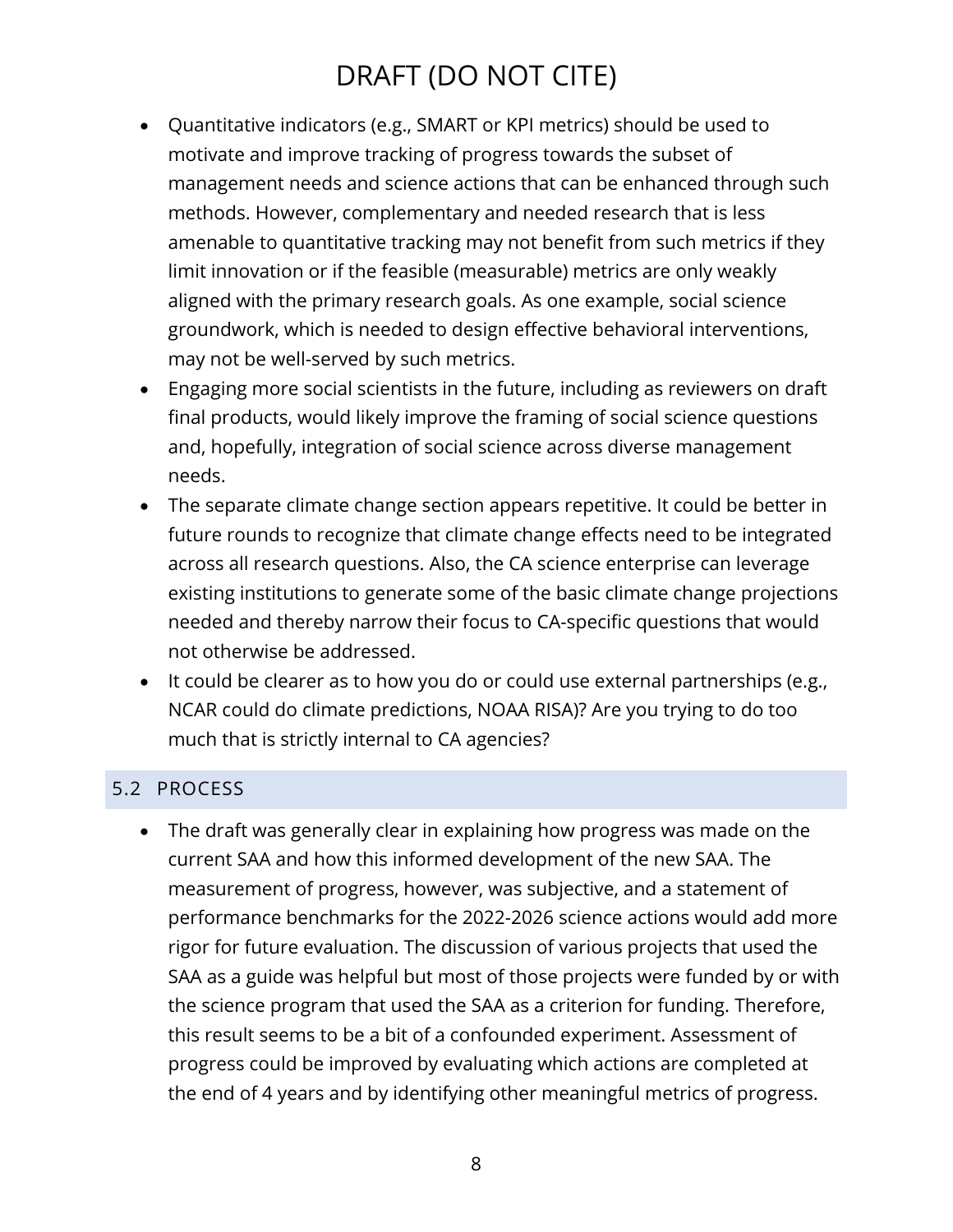- We recommend that the process of reducing the number of management needs and science actions from the initial large list be re-evaluated to identify the level of specificity that is most useful for spurring action. The process of lumping a number of related 'actions' into more general categories makes them largely undoable in 4 years.
- The document could be structured to make the science suggestions more actionable. A 1-2 page description and action plan for each science action would describe a) who is responsible, b) who else is involved, c) who is funding, d) what scientific approach(es) are to be taken, e) what has been done so far, and f) what kinds of products and time lines are expected. This kind of appendix material could essentially become a contract for accomplishment.
- The co-production process needs to be constructed in a way that is less sensitive to the participation rates. The process was clearly challenged by Covid-19 restrictions that limited the time for both informational presentations and group discussions. As a result, small group discussions could have been more effective at identifying key concerns and characterizing the degree of consensus on concerns.
	- o An alternative structure to conducting prioritization, such as a Delphi technique, might be preferable for prioritizing concerns in the future through a facilitated process and systematic combination of surveys and discussions that 1) organize research priorities by goals, 2) promote deep thinking by individuals, and 3) enable group refinement of ideas. (See Appendix for more detail).
- The co-production process emphasizes a highly "inductive" approach to developing management needs and science action priorities. However, the process could also be balanced with some additional "deductive" guidance from the Delta Science Plan and State of Bay-Delta Science, alongside the Progress Summary from the previous SAA. The contributions of these documents to establishing goals and criteria for guiding the prioritization process could be made more explicit in the future. This will also help connect to adaptive management goals as noted above.
- We recommend the SAA developers conduct a "post mortem" of this SAA. This first effort to assess progress on the prior SAA is impressive. Future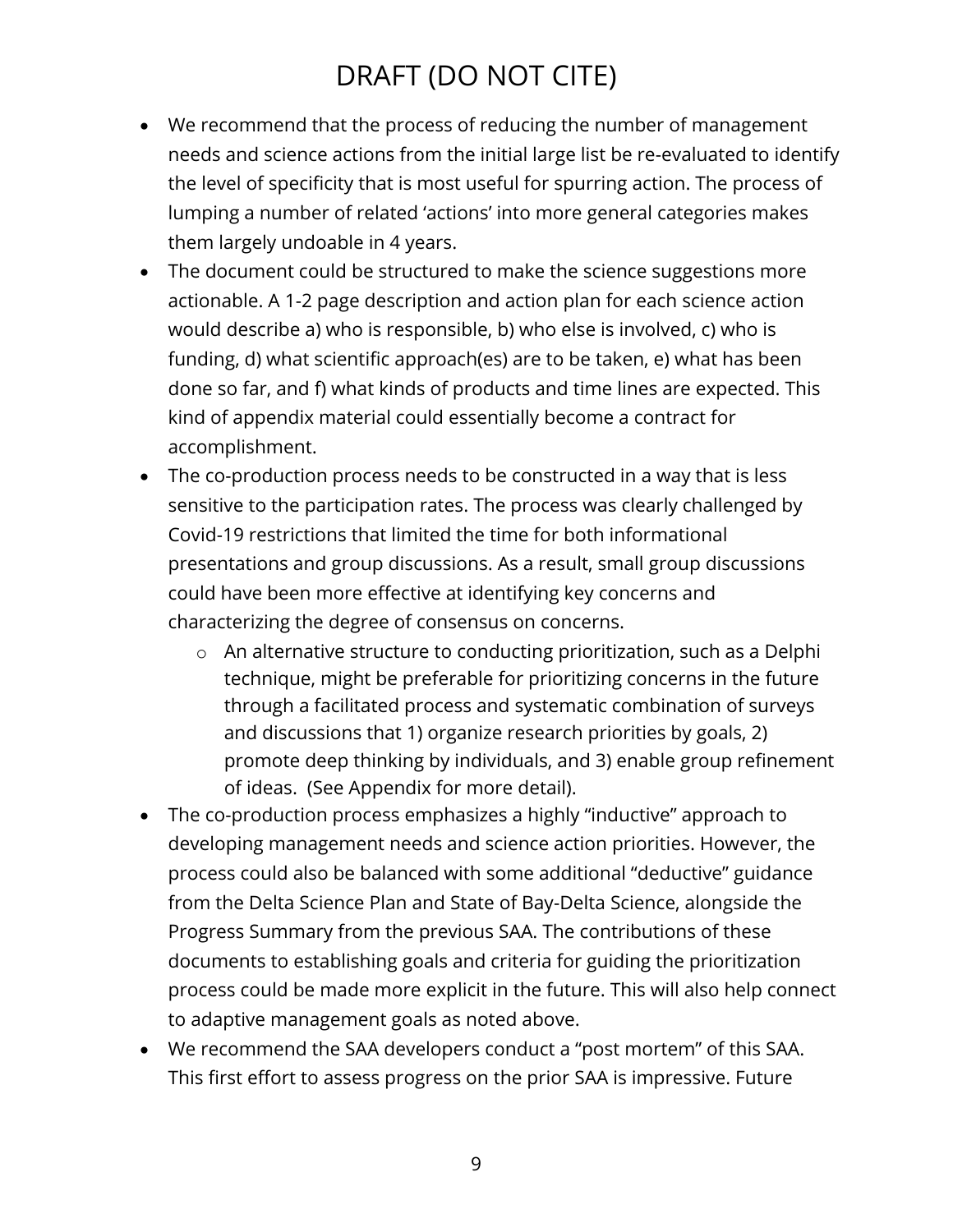efforts could seek to systematically identify and address weaknesses and potential improvements in terms of process and scientific results.

#### 6 APPENDIX A. CLARIFICATIONS, MINOR ISSUES AND QUESTIONS

- What impact, if any, does the new White House (federal) focus on indigenous people have on the Delta activities? It seems that the environmental justice principles (page 26, which are never articulated in the SAA), values of Delta communities, and traditional ecological knowledge incorporation into the Delta science enterprise might benefit from this federal focus by supporting management activities and policy decision-making in the Delta.
- The collaboratory is an interesting proposal but requires some thoughtful deliberation and negotiation before launching. Its description in Table 1 is only part of the science and governance concept that was discussed at the SNA. Is it wise to use the word collaboratory in Table 1, given the premature status of the idea? We also recommend that the highlight on page 19 be deleted.
- Additional details on a potential modified Delphi process that includes direct, facilitated negotiation are (from Wolfe et al. 2017):
	- o Have a facilitator work with independently with the resource managers, scientists, and key stakeholders in the Delta.
	- o Have that group create a tangible, though interim and "living," product (e.g., a preliminary integration framework or conceptual model of the entire Delta systems that can be used in an adaptive management approach to identify priority science actions).
	- o Elicit input first from resource managers and key stakeholders on the framework (or its necessary dimensions and components) and then from the scientists. Have the scientists propose indicators that, collectively, provide comprehensive and useful metrics that serve as a basis for improved environmental management.
	- o Direct, facilitated negotiation: Have a meeting (or meetings) that includes both groups to finalize framework.
- Representative photos and captions providing context are needed: Each of the photographs located side by side of the management needs can include a quick reference to enhance its relevance. For example, how Regional San's